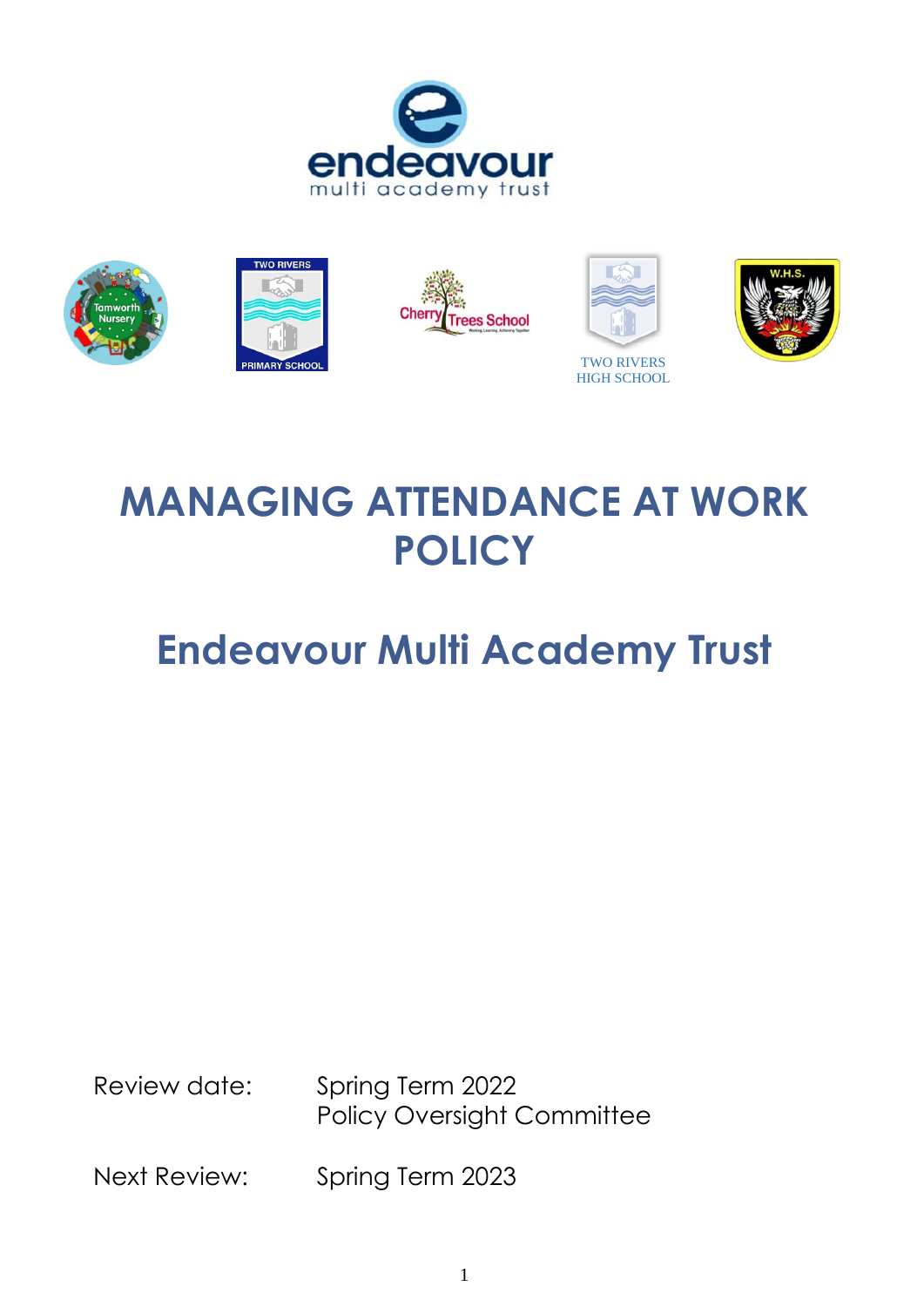#### **Who the policy covers**

This policy applies to all employees.

Any reference to "the trust" refers to The Endeavour Multi Academy Trust.

## **Policy Scope**

This policy strives to ensure the wellbeing of employees at work, through support, advice and help where underlying health issues are contributing to their absence in order to encourage consistent high levels of attendance. It recognises that whilst a certain level of sickness may be inevitable, a reasonable balance must be maintained between the needs of the business and those of employees to take time off from work due to sickness. This policy outlines what is expected from managers and employees when such situations occur (both short and long term sickness absence) in order to ensure that support and treatment is consistent, lawful, fair and equitable. The Code of Practice (Appendix 1) details the responsibilities of both parties and the mechanisms put in place to underpin our policy.

The Trust expects its employees to take responsibility for managing their own health wherever possible to ensure regular attendance at work, and to engage fully in the attendance management process when sickness absence occurs.

The Trust will use the Bradford Factor scoring system to monitor all sickness absence, and employees not meeting the expected standards of attendance will be managed under the terms of this policy.

Sickness absences arising from and related to maternity, pregnancy, disability (Equality Act 2010), critical illness, or where the employer accepts that there has been an accident on duty in considering whether formal action is appropriate will normally be discounted from the Bradford score. An exception to this may be where reasonable adjustments have been agreed and put in place, but sickness absences continue to occur.

The Trust will manage attendance through the use of Return to Work Discussions which will be conducted each time an employee returns to work following any period of sickness absence.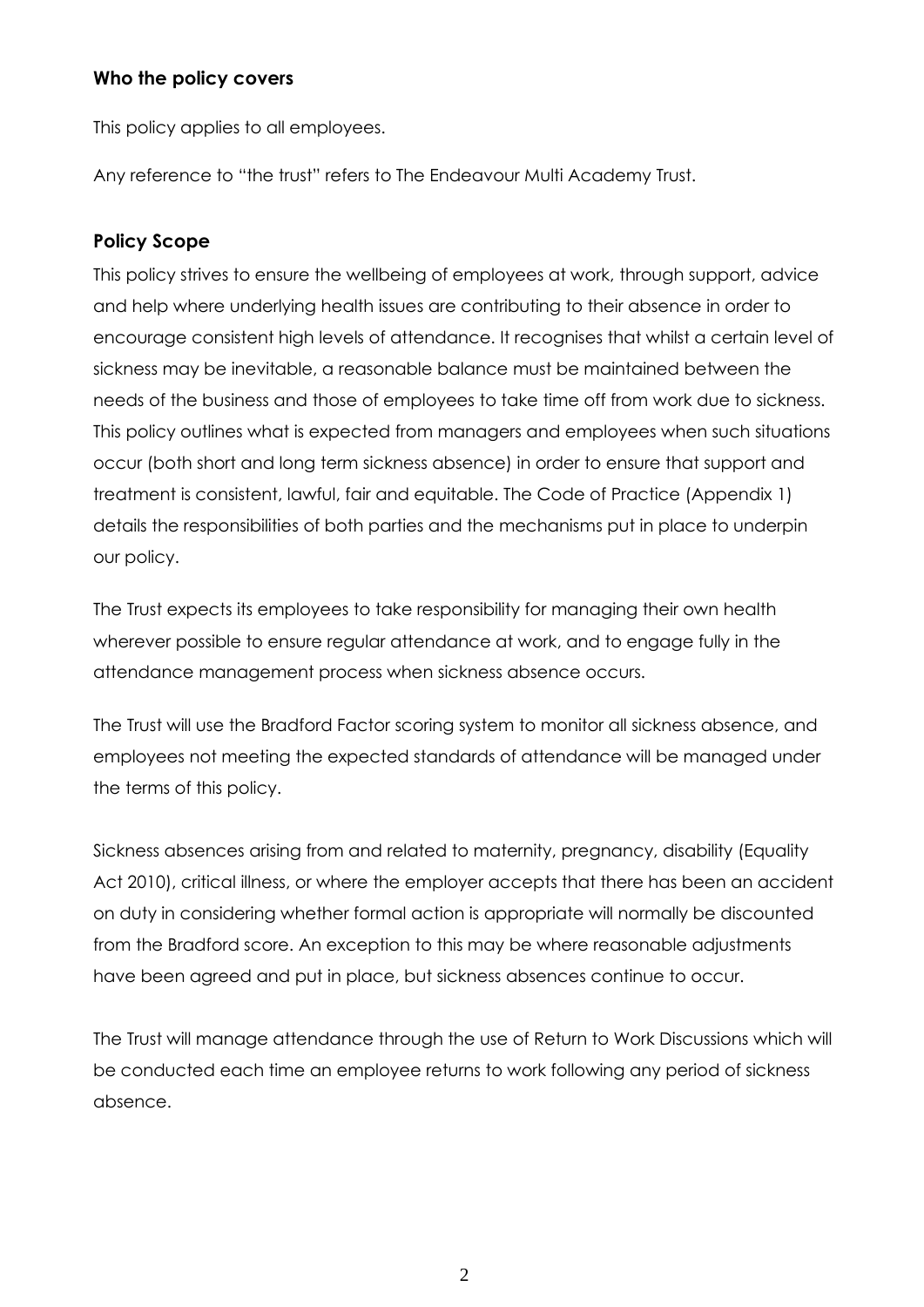# **Policy Principles**

The three stages of managing attendance are progressive and intended to remind and enforce the attendance standards that are expected from all employees, with support mechanisms to encourage this. The manager must consider formal action at the appropriate stage where the Bradford score is 150 or above, after taking account of absences that are normally discountable.

The policy applies from the first day of employment, although an employee must never unknowingly find him or herself under consideration of the formal attendance procedure.

Sometimes conflict with others at work can lead to employees taking sickness absence. In these circumstances mediation can be particularly helpful, providing a process for the parties involved to explore their issues in a safe and confidential environment, paving the way to a successful return to work.

This policy and its supporting procedural documents provide a framework to manage attendance issues in ways that are founded on the principles of:

- effective support in the handling of sensitive and complex matters
- recognising disability related conditions and issues in the workplace and taking appropriate action to mitigate the effect of these
- equity and fairness of treatment
- consistency of application of the process and procedures agreed for handling sickness absence and attendance issues
- timeliness (in accordance with reasonable timelines).

## **Tool Kit & further information**

1. For more information on how to apply this policy can be found in the Code of Practice at Appendix 1.

2. Employees are expected to engage appropriately with this policy insofar as they are affected by it. Abuse or misuse of this policy is unacceptable and may give rise to action under the trust's formal procedures.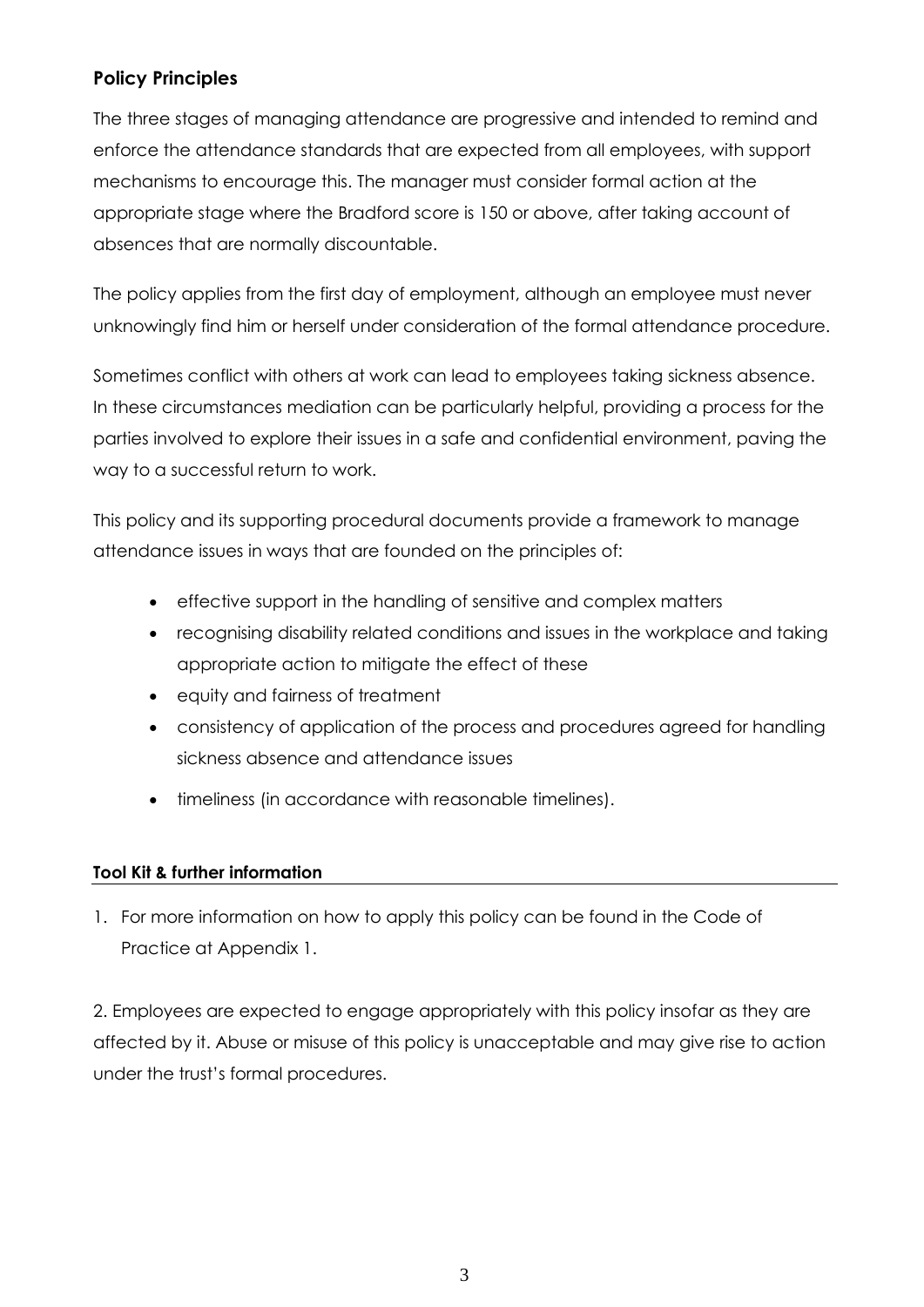3. Information recorded during this process may on request be disclosed to any party involved in the process (subject to exemptions). When a request for information is received, it would need to be established if the requested information is the requestor's personal data. Written requests for information will be subject to the Data Protection Act 2018.

See also national conditions of service and local agreements before determining or issuing advice.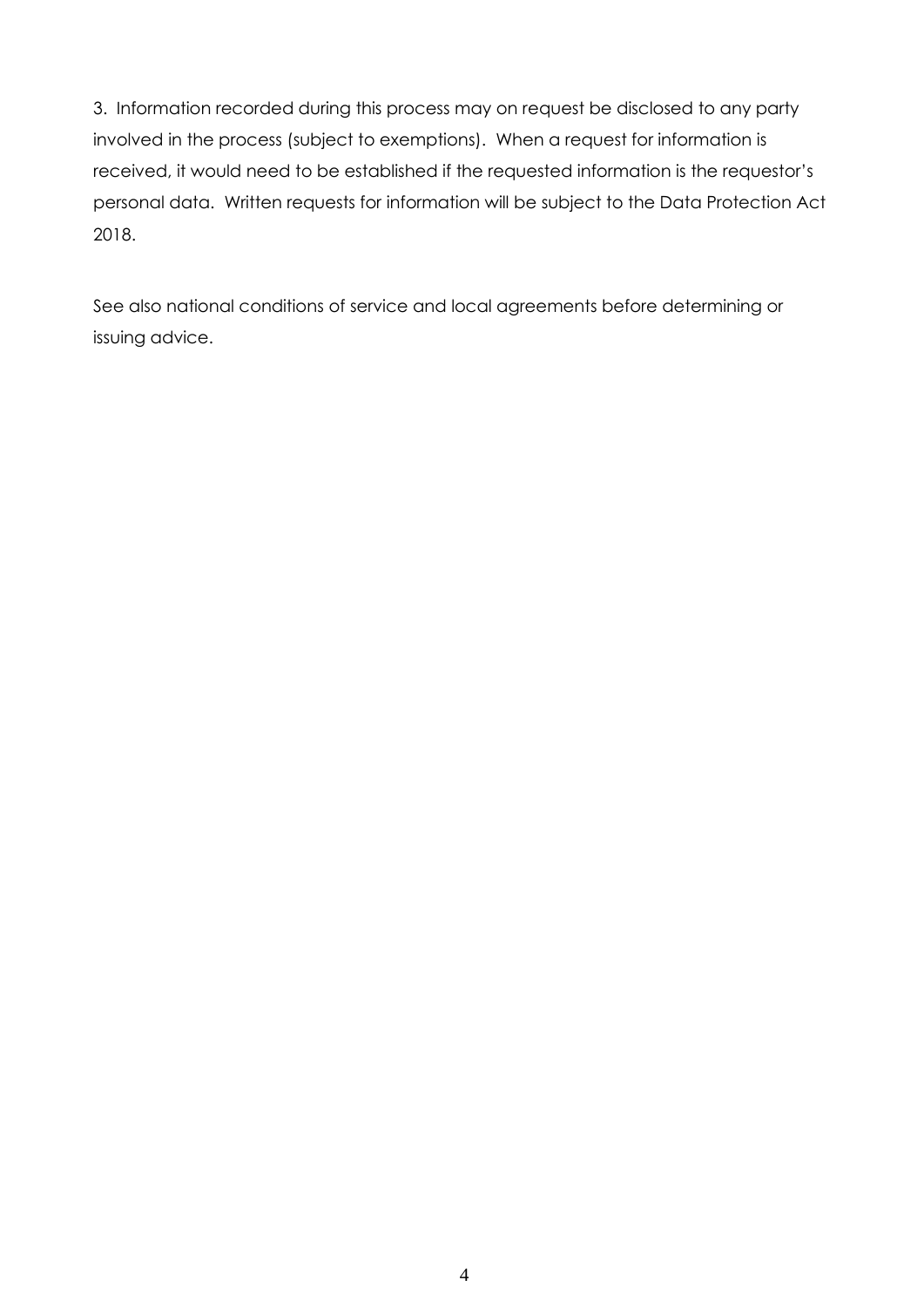## **Appendix 1**

## **Managing Attendance at Work – Code of Practice**

## **Reporting Sick**

Employees are required to personally contact their manager (or person appointed by their manager) at the earliest possible opportunity on the first day of absence and ideally at least two hours before they are due or expected to start work.

**On Day 4 -** Employee is required to contact their manager to update on their absence.

**On Day 7 -** Employee is required to contact their manager again and produce a Doctor's fit note within 5 working days.

#### **From Day 8 onwards the employee is required to:**

- Produce ongoing Doctor's fit notes until they return to work or employment ceases.
- Update their manager at least every two weeks with their progress.
- Engage with Occupational Health and the school regarding referral appointments and absence visits.

## **Failure to Produce a Fit Note**

– Failure to produce a fit note within 5 working days of it being due may result (except in exceptional circumstances) in the withdrawal of occupational sick pay from day 13.

## **Maintaining Contact during the Absence**

#### **Short term absence**

– The manager has a duty of care and should take steps to find out why their employee is not well; the nature of their illness and what steps they are taking to deal with it.

#### **Long term - absences of more than 20 days**

– At the point it becomes known that the absence will be of more than 20 days the manager should meet with the employee and arrange a referral to Occupational Health if one has not already been made.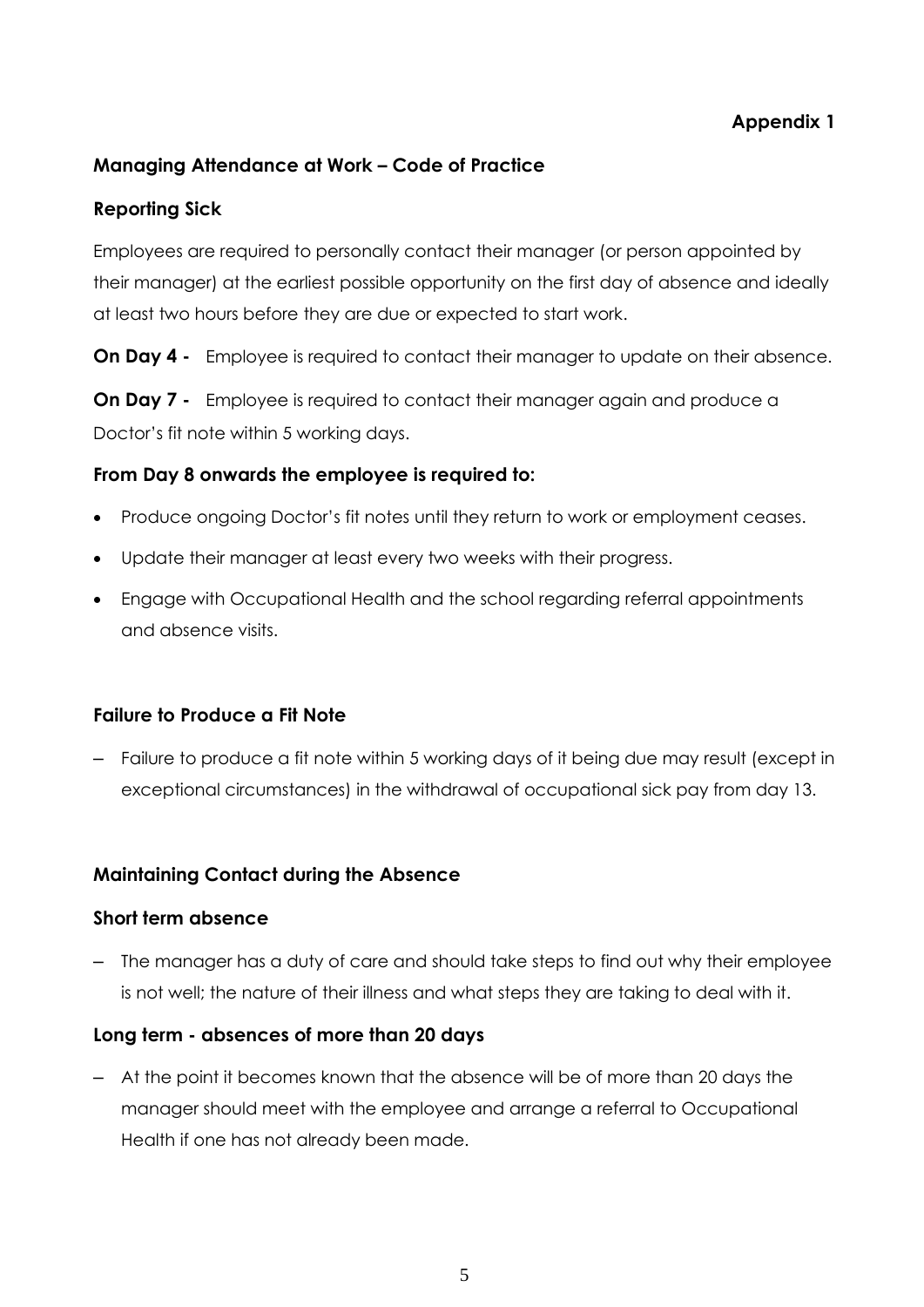## **Return to Work Discussions on Return from Sickness Absence**

- The RTW discussion enables a manager to identify the cause of the absence and should be carried out as soon as possible, ideally on the day of return and normally within 10 days.
- Managers must complete the relevant paperwork and update on-line system for schools (or arrange for it to be updated where no direct access) to show that a RTW discussion has taken place and keep a local record of the discussion taking place. Return to Work discussions must take place following every absence to ensure that an employee will never unknowingly find him or herself under consideration of the formal Attendance Procedure.

## **Disability**

The implementation of the Equality Act 2010 places certain obligations on employers.

- It is unlawful to discriminate against a disabled person for reasons related to their disability.
- A further obligation is that of reasonable adjustments.

## **Phased Returns (following long term sickness absence)**

– May follow a prolonged period of absence where the employee is not fully fit to resume normal duties.

## **Termination of Contract**

– May be appropriate where an employee is unable to fulfil the terms of contract on the grounds of continuing sickness absence.

## **The Bradford Score**

– The Bradford Factor is used to calculate the Bradford Score in a rolling 12 month period, which in turn is used to measure levels of employee sickness absence.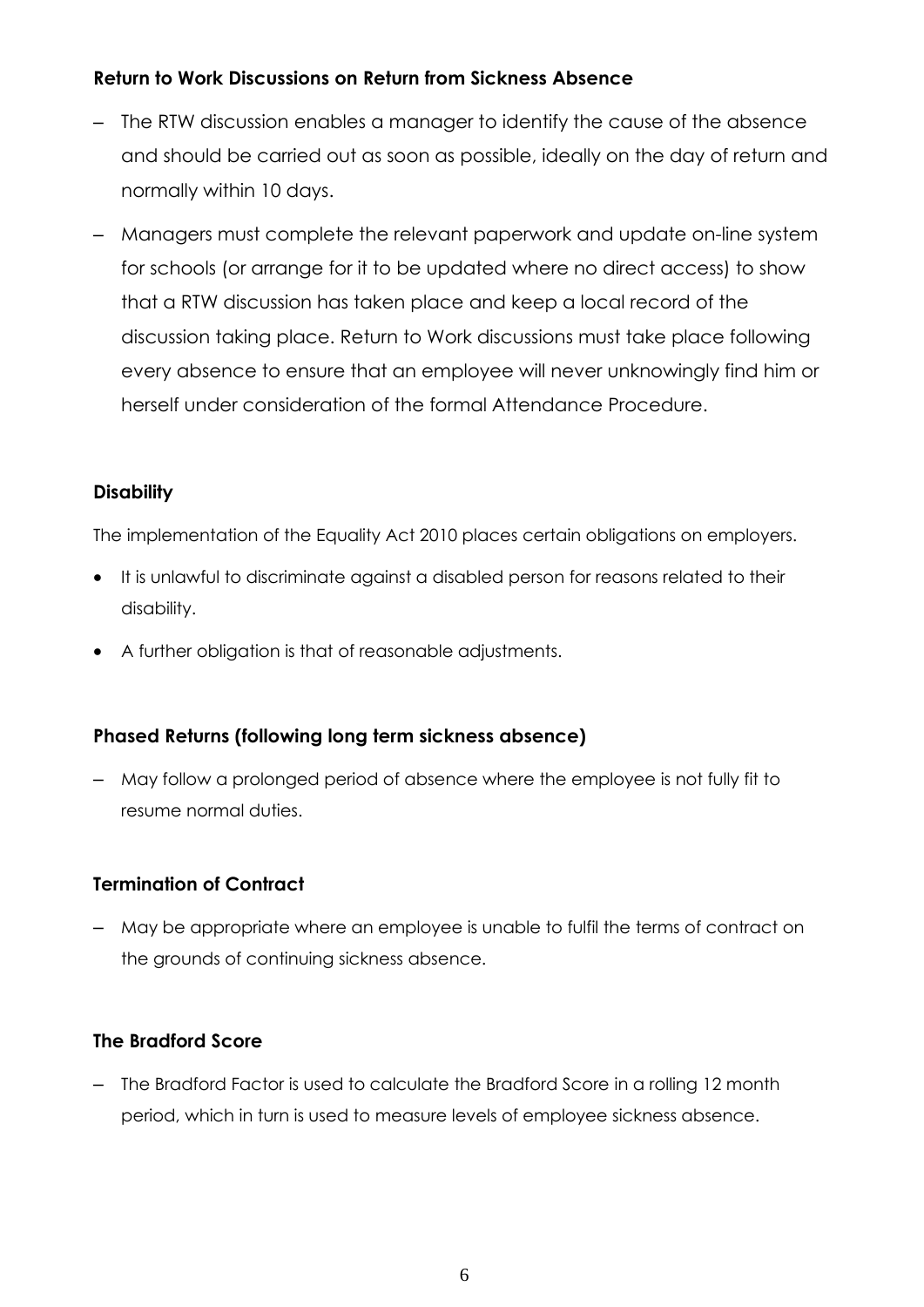## **Discountable Absences**

– Sickness related to disability (Equality Act 2010); critical illness; accidents on duty (where the accident has occurred on duty); maternity and pregnancy are normally discounted from the Bradford score when considering formal action.

## **Formal Attendance Procedure[s](http://education.staffordshire.gov.uk/ProceduresAndGuidance/Procedures/HR/absencemanagement/formal/)**

– Consists of three formal stages leading up to (and including) consideration of dismissal.

# **The Right to be Accompanied**

– Employees have the right to be accompanied by a companion at any meeting that forms part of the formal attendance management procedure. A companion may be a trade union representative, a fellow worker, or an official employed by the trade union.

## **Non-Attendance at Formal Meetings**

- At any stage of the formal process if an employee declines to attend the meeting or is prevented from attending, the meeting may still proceed in their absence, at the discretion of the person or those conducting the meeting.
- The person conducting the meeting may request that the employee be offered a further opportunity no later than two weeks from the original date. If non-attendance is due to sickness the employee must produce a fit note, which clearly states that they cannot physically attend the meeting.

# **The Formal Stages**

Note: During any stage of the formal process, where two same stage warnings (i.e. two Stage 1's) have been issued within the preceding two years the formal procedure may be escalated automatically to the next stage if the sickness absence standards are breached.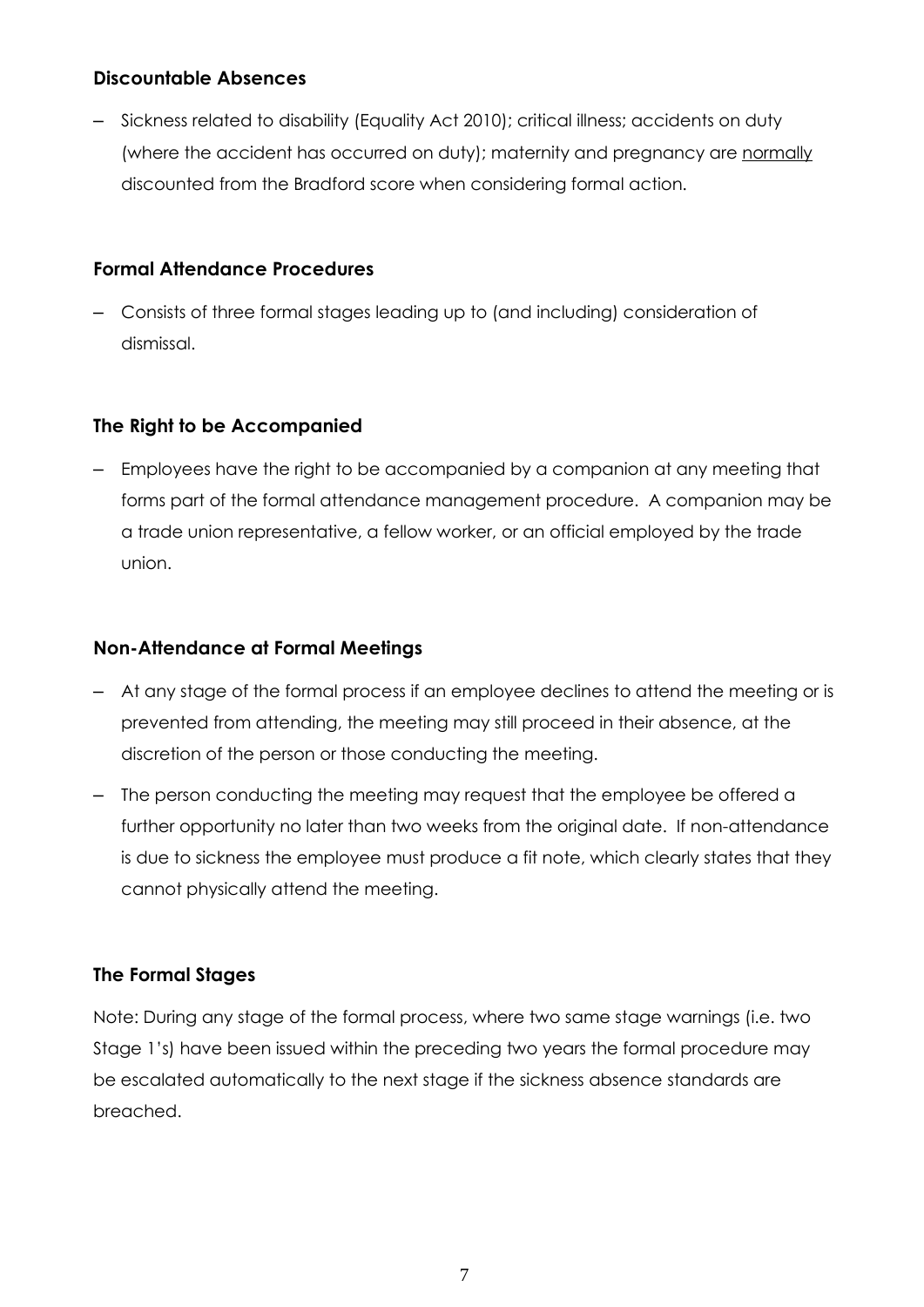# **Stage 1**

– Bradford Score is at least 150. The manager (usually their line manager) must review their attendance record and consider the actions appropriate at this stage. These considerations must be well documented by the manager and retained on file against the absence record.

Where formal process is to take place the manager should:

- Arrange a formal meeting with the employee (usually within 14 calendar days of the employee returning to work, but in all circumstances as soon as is reasonably practical).
- Give a minimum of 14 calendar day's notice of the meeting in writing, clearly stating that it is being convened under the formal attendance procedure.

Some absences may be disability related and so managers may need to determine these with assistance from HR and/or OHU, and decide if reasonable adjustments are possible for the employee to be able to complete the tasks demanded by the job.

# **Stage 2**

- Bradford score of at least 150 points and where two further absences or one absence of 10 days or more, has occurred during the 'life' of the previous Stage 1 warning. In such cases the manager will call the employee to a Stage 2 meeting with a more senior manager.
- A meeting is held to advise the employee that their attendance is unsatisfactory and Stage 2 issued. Should they incur a further two absences, or one absence of 10 days or more they will be facing Stage 3 of the Attendance Procedure at which point their dismissal will be considered.

# **Stage 3**

- Bradford score is at least 150 points and where two further absences or one absence of 10 days or more, has occurred during the 'life' of the previous Stage 2 warning.
- Manager to invite the employee to a formal meeting allowing 14 calendar day's notice of the meeting.
- Where the decision is to dismiss the employee will be advised accordingly in writing and informed of the last day of service, setting out their appeal rights.